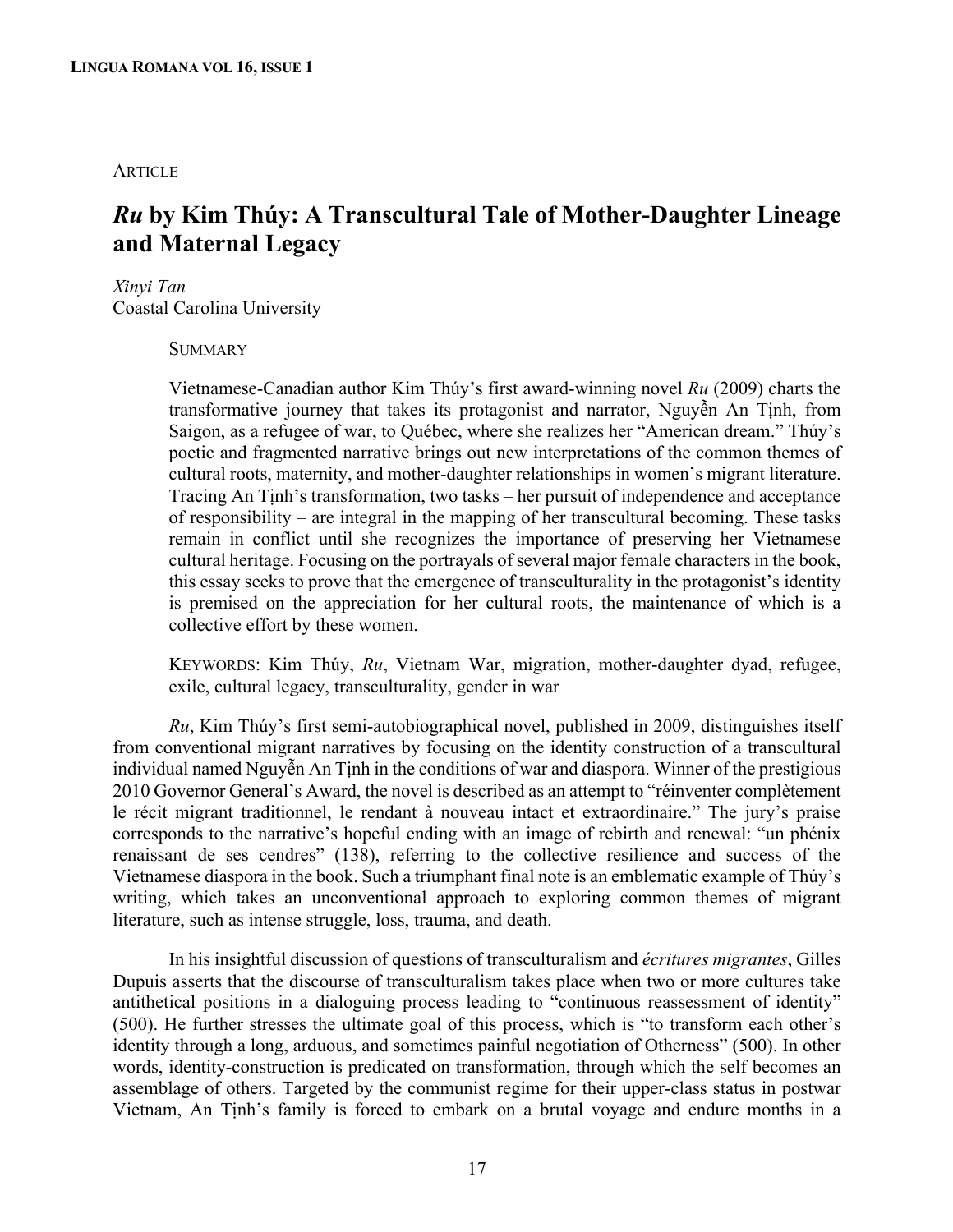Malaysian refugee camp before rebuilding their lives in Québec, Canada. During her return to Vietnam as an adult, An Tịnh quickly comes to realize that "je n'avais plus le droit de me proclaimer vietnamienne parce que j'avais perdu leur fragilité, leur incertitude, leurs peurs" (84). At the same time, she is reminded by her employer of the cruel reality that she would never truly be part of the "nation québécoise" (85) because of her Asian descent. On one hand, the narrator's inability of fully identifying herself with either culture confirms Dupuis' argument that becoming transcultural is a "painful negotiation of Otherness" (500). On the other hand, in navigating cultural flows, memories, and worlds, the protagonist has experienced a series of transformations at both external and internal levels, a process that eventually results in her openness to the Other. Her decision to "aimer tous, sans appartenir à aucun" (85) illuminates her constant search for a new sense of the self that is not bound by a single culture or worldview. In light of Dupuis's argument, this article considers *Ru* as a text that translates the actual process of becoming transcultural through the extraordinary adventure of the narrator-protagonist and particularly, the vital influence of several female figures on this process throughout the book.

Above all, *Ru* is not an epic of war heroes but a lullaby of maternal legacy. In his article "*Ru* de Kim Thúy ou l'alchimie de l'épreuve," Anthony Soron notes that Thúy favors anecdotes over epics, forming a "anti-épopée [dans laquelle] il n'y a pas de héros" (6). For example, by means of compelling portrayals of several female characters, the author pays special homage to the women that have influenced her identity quest, first as an immigrant, and, later, as a mother. During an interview, Thúy claims that rather than being a spokesperson of the Vietnamese history, she wants to be "une admiratrice ou quelqu'un qui a une grande gratitude envers elles [ces femmes]" ("Habiller le vécu" 171). The author's intention is clearly reflected in her choice of the word "ru" as the book's title for its dual interpretation: "petit ruisseau, écoulement (de larmes, de sang, d'argent)" in French, and "berceuse, bercer" in Vietnamese.

While the first interpretation highlights the founding experiences of the book: exile and migration, the second connotation, evoking a mother's assuaging gesture, reveals the central issues of maternity and mother-daughter relationship that shed light on the protagonist's self- (re)discovery. The two meanings create a balance between loss and uncertainty on the one hand and hope and assurance on the other. Such a dichotomy also corresponds to the two sides of the narrator's transoceanic journey, during which "le paradis et l'enfer s'étaient enlaces dans le ventre de [leur] bateau" (13). In the book, the motif of "lullaby" and the gesture of "lulling" are associated with the essential stages of the protagonist's transforming experience. The word "berceuse" first appears in its literal sense, referring to the soothing melodies that the narrator heard a Vietnamese mother sing to calm her child during the boat journey. Paralyzed by immense fear, the protagonist tried to sleep "au rythme de la berceuse chantée par [sa] voisine" (17). It appears again when An Tịnh recalls her impression of the French words enunciated by Marie-France, her first French instructor in Canada: "j'étais bercée par un nuage de fraîcheur, de légèreté, de doux parfum" (19). At the end of the book, lullaby is used metaphorically to define the narrator's understanding of a country, which "n'est plus un lieu, mais une berceuse" (138). Over the course of her journey, An Tịnh's mother, as well as several motherly figures, plays a crucial role in the process of her transformation, following the path "from riches to rags to riches" (Bartley 1). While some of them remind her of the importance of reconnecting with her Vietnamese heritage, others inspire her to adopt a different set of cultural values and look far ahead amidst tribulations. The recurring use of "berceuse" also refers to the narrator's own maternity and her relationship with her mother, which has irrevocably changed after their departure from Vietnam.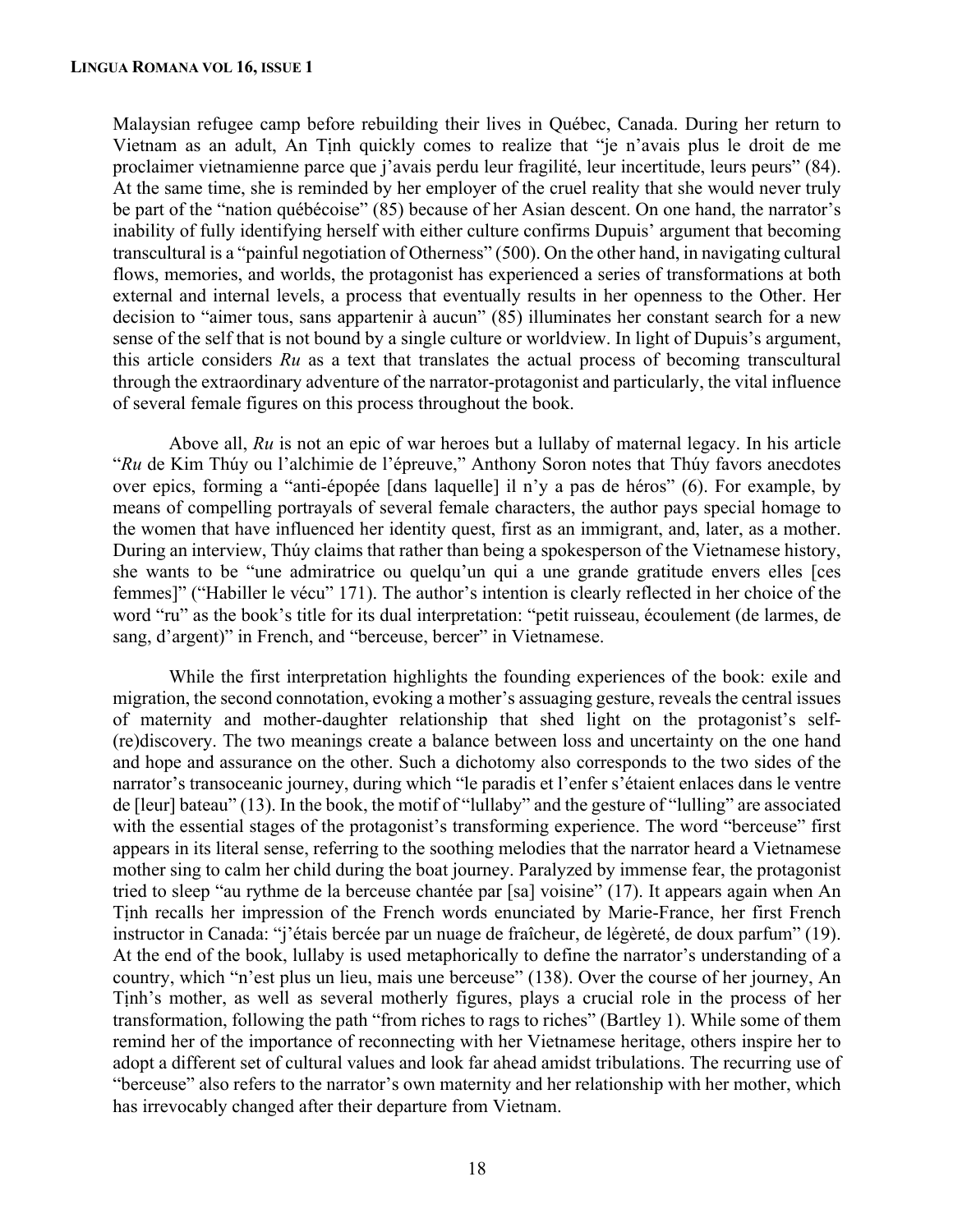According to Marie-Hélène Urro, in order to understand An Tịnh's inspiring metamorphosis, one should focus on the discourse of transculturality in Thúy's writing. While "la misère de l'exil est racontée," Urro argues, "Il [le récit de Thúy] parle d'une double appartenance identitaire et culturelle plutôt que d'une ambivalence, ce qui le rattache davantage à la transculturalité qu'à la migrance" (13). In the narrative, such a "double sense of belonging" is interpreted as a hybrid condition – "moitié ci, moitié ça, rien du tout et tout en même temps" (131) – that the protagonist recognizes in herself. The hybridity of her identity allows An Tịnh to observe each culture from a certain distance instead of adhering to one without reservations. As Jeanette den Toonder observes, diverse cultural values "intersect within the protagonist" without taking over (52). This essay sheds light on how the formation of the protagonist's transcultural self is presented and shaped by the relationships that she has developed with several women, especially her mother, during her migratory journey. In the following sections, I will present a variety of examples regarding how these relations are intertwined with questions of history, memory, and identity. I will first discuss how An Tịnh discloses the history of Vietnam by means of powerful images of wartime mothers, whose love and suffering instill a renewed understanding of motherhood in her. The second section focuses on the relationship between the protagonist and her mother, which, oscillating between affinity and aversion, contributes significantly to the daughter's transformation. My analysis in the last section illuminates how the heroine copes with her transcultural identity while partaking in the building and the preservation of the maternal legacy within her community.

#### **Rediscovering the stories of Vietnamese (m)others**

In the introduction of their comparative study of *Les pieds sales* (2009) and *Ru*, Christophe Premat and Françoise Sule state that migrant writing is characterized by its frequent use of (auto)biographical elements (137). As a fictionalized memoir, *Ru* is contextualized by significant historical events; however, instead of focusing on the course of these events, the narrator is more interested in restoring the stories of the anonymous. Throughout the book, the individual experience is interlaced with the collective through shared memories and emotions. It is undeniable that *Ru* is an antithesis of History – "l'Histoire du Vietnam, celle avec un grand H" (12) – which is oblivious to the boat people's suffering and survival. "Il y a une maison d'édition [au Vietnam] qui m'a demandé d'enlever les passages sur les *boat people* enfin de publier *Ru*," the author states in an interview, "mais dans ce cas il ne reste plus rien de mon livre" ("De rescapée" 183). In addition, the boat people's tumultuous experience is highlighted by the novel's fragmentary structure. Instead of presenting a chronological account, the narrative is composed of 114 vignettes, interconnected with sensory fragments (i.e., a sound, a visual, a scent) that trigger the narrator's memories. Throughout the book, An Tinh recounts her experience during the Vietnam War by lending voice to those whom political propaganda attempted to mute. Many of them are women remembered for their pivotal role in building and embodying the dignity and the spirit of their country.

It is essential, when examining issues of motherhood and maternal legacy in the text, to frame them in the context of the Vietnam War. In her book *The Country of Memory: Remaking the Past in Late Socialist Vietnam* (2001), Hue-Tam Ho Tai draws an analogy between Greek mythology and the Vietnamese word for commemoration: *tuởng niệm*. Inspired by the dual roles of Mnemosyne, the goddess of both memory and imagination, the ancient Greeks defined memory as "imagining the past" (166). The same belief is found in the Vietnamese term "tuởng niệm,"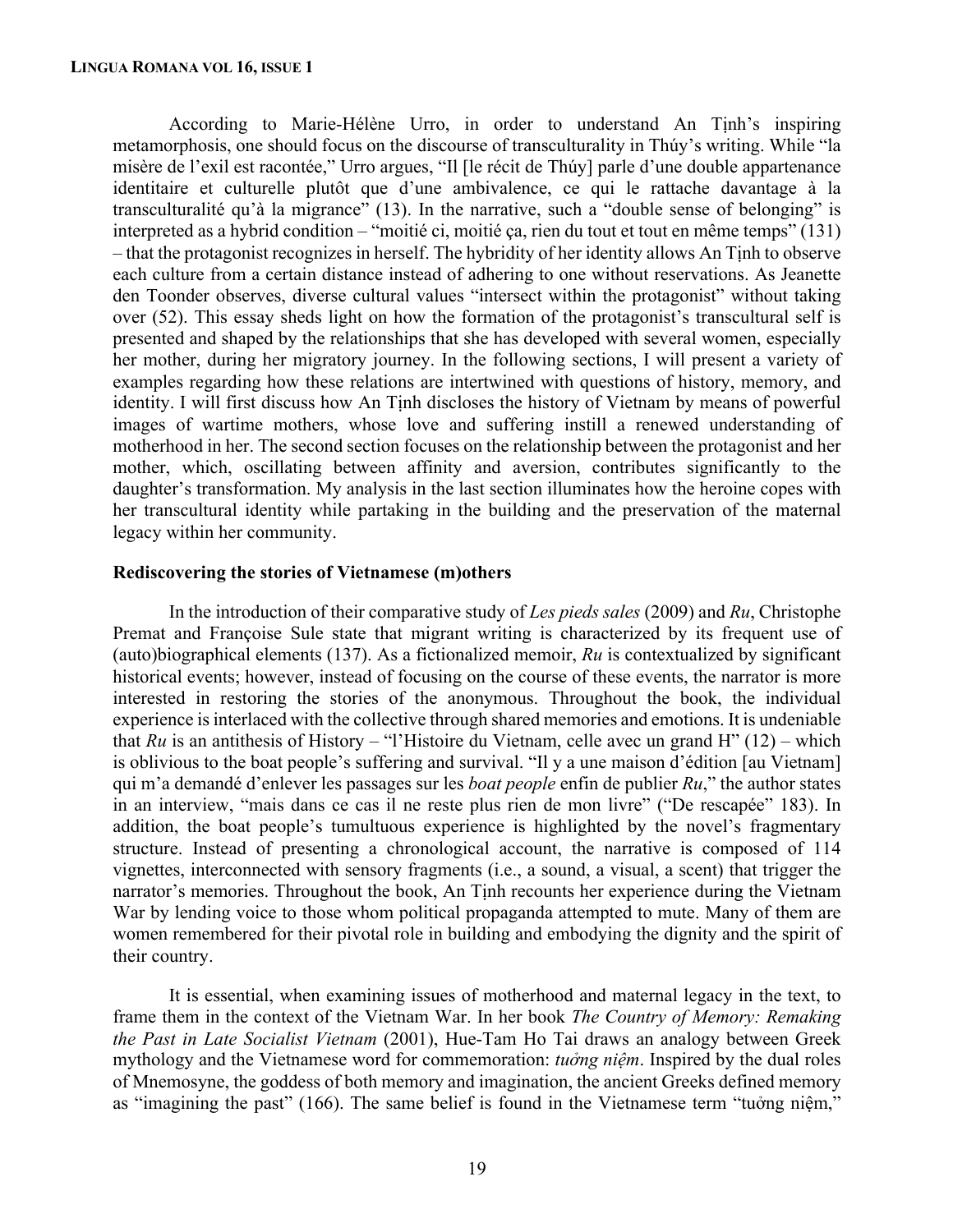which combines "imagining" (tuởng) with "remembering" (niệm). "In Vietnam, memory has no name," Tai posits, "but it has many faces, and, like that of Mnemosyne, they are faces of women" (167). In *Ru*, the imagery of Vietnamese womanhood shifts from exhausted peasants to resourceful housewives, to vigorous prostitutes, to street vendors of vermicelli soup. Absent in the country's official documents, they are central to the creation of the novel. Revisiting their experiences with gratitude and admiration empowers An Tịnh, as Vinh Nguyen notes, "to piece together the broken shards of selfhood" (34). Among all the female characters, it is the impact made by those who are or resemble mothers that I am most interested in analyzing in order to illuminate the protagonist's self-reinvention.

According to the narrator, regardless of their contributions, many women share the same fate of being "éteintes ainsi sous cette lourdeur, dans le silence" (46) in wartime Vietnam. Depicting women's sufferings as "silent endurance" denotes a gendered perspective in the author's representations of wartime hardships. As Helle Rydström claims, depending on their genders, individuals' wartime experiences are construed in different ways: "(W)hile men's sacrifices were associated with a fictive brotherhood of arms, women's suffering was related to their kin position as mothers of enlisted sons" (275). An emblematic portrayal of endurance in the novel is that of brokenhearted mothers who lose their children in the war. The nation's devastated land and wounded pride pressures women to prioritize the merit of patriotism over their personal losses. To console the mothers whose sons died defending the patriotic cause, in 1994, the government created the title of "Vietnamese Heroic Mother," an honorary mechanism that grants these mothers social security and allowance. According to Ho Tai, women-as-mothers became the dominant representation of female war heroes, which "vastly outnumbered depictions of women's warrelated activities" (179). The scheme of recognition is based on the conviction that the value of maternity is officially acknowledged only when it is beneficial to the nation's cause.

*Ru* focuses on the mothers whose children are dead because of the war, but not for the revolutionary cause. These mothers are not heroic according to the official criteria used to gauge women's sacrifices.<sup>1</sup> However, their stories allow the narrator to stay connected with her past as a political refugee while reflecting on her own motherhood as an immigrant in the adopted country. After becoming a mother, the narrator is more sensitive to their afflictions. Memories of wartime mothers are usually triggered by her personal experiences as a mother. For example, after seeing Pascal, her elder son, save his little brother Henri from an impending car accident, An Tịnh's bursts into tears of relief. With both sons in her arms, she immediately immerses herself in the painful memory of a young Vietnamese mother who watched her innocent son being brutally executed by a soldier in a paddy field:

Sa mère a couru à travers cette rizière où les traces des pieds de son fils étaient encore fraîches. Les jeunes pousses de riz continuaient à être bercées par le vent, impassibles devant la brutalité de ces amours trop grands, de ces douleurs trop sourdes pour que les larmes coulent, pour que les cris s'échappent de cette mère qui recueillait avec sa vieille natte le corps de son fils à moitié enfoncé dans la boue. (129)

This memory is another example of the blending of personal memories with the history of a people. With the contrast between the peaceful natural surroundings and the atrocious crime, the description underscores the mother's anguish and despair in a sensitive and powerful voice. The metaphor of "jeunes pousses de riz" evokes the vulnerable child cut down too young, before he is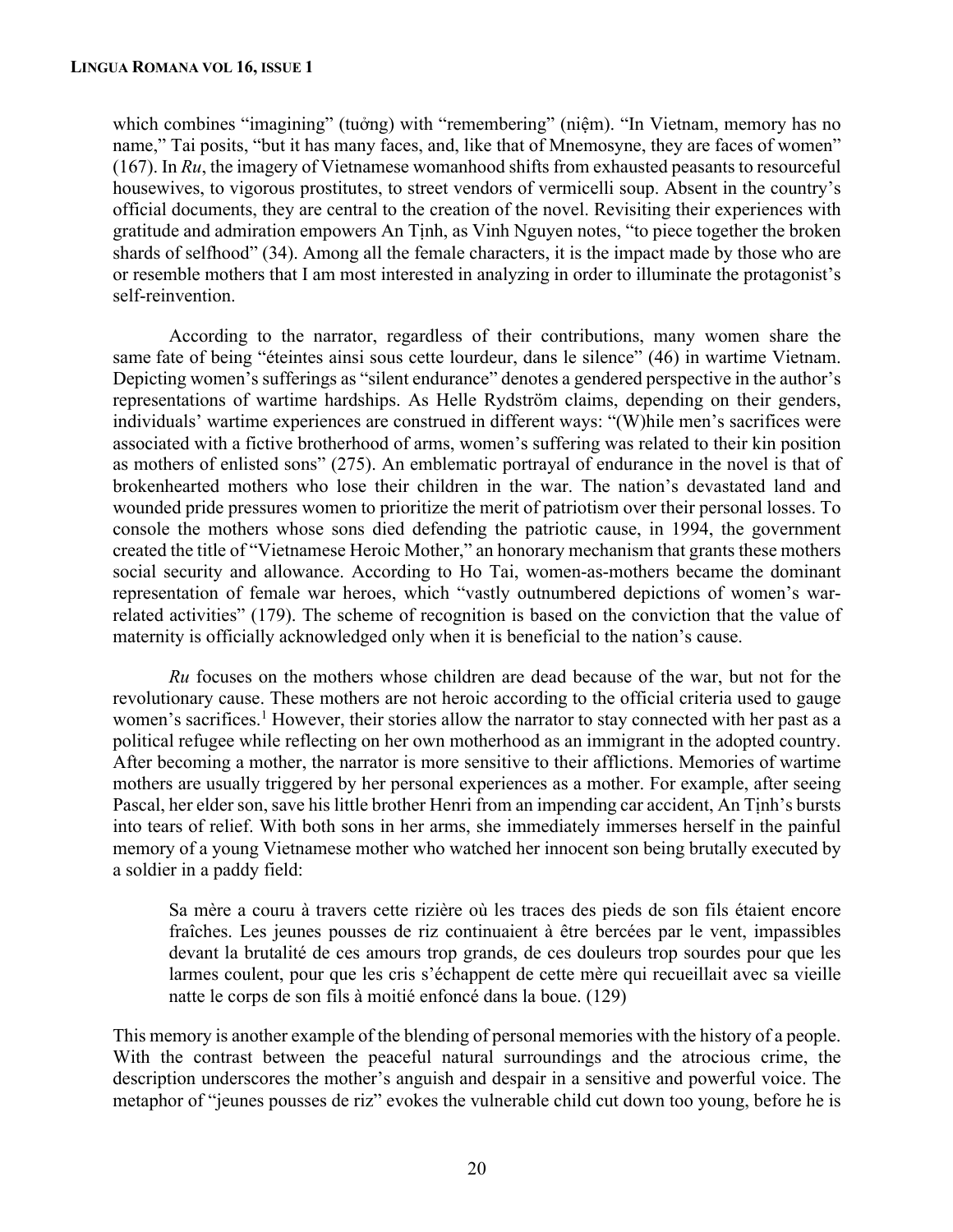#### **LINGUA ROMANA VOL 16, ISSUE 1**

"mature enough" to die in war. The word "bercées" highlights the tenderness of the wind caressing the rice shoots like a mother's hand on the cradle, which serves as a foil for the slaying of a child. The mother's use of a worn-out mat to cover her son's dead body evokes a similar scene of swaddling a new-born baby. Although An Tịnh now lives in a different time and space, her maternity enables her to connect with the Vietnamese mother and to grieve over her son's murder.

In addition to sympathizing with women's "silent endurance" in the face of violence and deprivation, the narrator is thankful for the lessons of resilience and love taught by several mothers, including her own, in extreme conditions. Born and raised in a prominent family, the narrator's mother used to live an affluent life: "elle passaist ses après-midi à se coiffer, à se maquiller, à se vêtir pour accompagner mon père à des soirées mondaines" (23). While such a life allows her to have many dreams for her children, it never blinds her to the unpredictability of life. Hence, she prepares her children to face "la chute" (23) with lessons of resilience and diligence. For instance, she repeats to them a proverb recited in Vietnamese grade schools: "Life is a struggle in which sorrow leads to defeat" (12), which imparts the notion of resilience to their young minds. "Ma mère a livre ses premiers combats tard, sans tristesse" (23), as the narrator recalls, by working as a cleaning lady and as "ouvrière dans des usines, des manufactures, des restaurants" (13) to support her family in Canada. Moreover, she teaches her children the importance of "s'agenouiller comme les domestiques" to accommodate themselves to unforeseen situations in life.

Furthermore, many Vietnamese mothers in her memory play a special role in An Tịnh's discovery of her own identity as a mother. In the act of reflecting upon their anecdotes, the narrator continues to expand and renew her understanding of maternal love. She admits not experiencing "le sentiment naturel de la maternité" (13) immediately after her sons were born. Rather, her maternal instinct is gradually gained through her daily chores of taking care of them. Only then did she understand the love of a mother who holds her baby "dont la tête était couverte de croûtes de gale puantes" (13) in her arms on an overcrowded boat roaming in endless darkness. The image of that mother persists in the narrator's memory, rendering her unflinching in her love for Henri, who suffers from autism. Further, becoming a mother herself allows An Tinh to appreciate other demonstrations of maternal love, such as a mother's voluntary act of giving away her child to a stranger in the hope of a better future. The mother made the difficult choice because "elle préférait pleurer l'absence de son enfant que de la voir courir après les touristes pour leur vendre des nappes qu'elle avait brodées" (44). The narrator describes the mother's act as a reflection of "l'amour infini" (44), which, in circumstances of poverty and war, is not uncommon. By sharing this heartwrenching story with her elder son Pascal, the protagonist hopes that her children will also be open-minded to different manifestations of love, which sometimes are fraught with contestation and contradiction.

For the narrator, remembering and repeating the stories of many ordinary Vietnamese women – their struggles, traumas, and gestures of love – is a way of reconnecting with the many parts of her old self buried in a past that, to borrow from Khatharya Um, "is familiar even in its painful reveal, and inspiring *because* of its painful reveal" (847, emphasis added). The "painful reveal" is usually triggered by moments of self-reflection in the heroine's current life, urging her to critically examine how she, in the process of recollecting and understanding, has evolved from the past.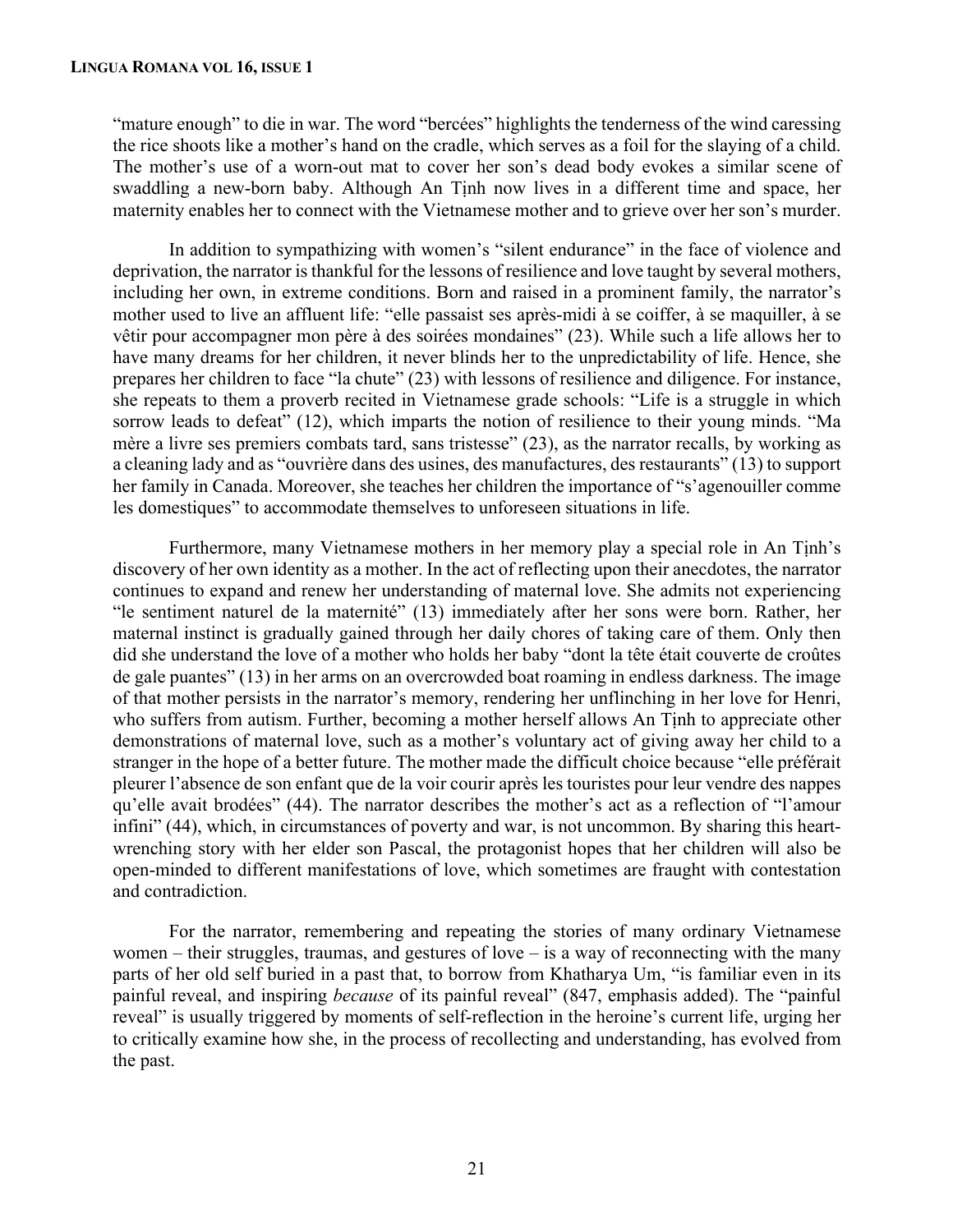#### **Renewing the mother-daughter bond**

In her analysis of exile in *Ru*, Toonder underscores that a juxtaposition of two types of exile – one exterior and one interior – strongly determines the trajectory of the protagonist's transculturation (41–42). An Tinh's relationship with her mother, in particular its development, is a major thread that unite the two exiles. From the initial state of estrangement and conflict to the emergence of appreciation and solidarity, the evolution of the mother-daughter dyad is presented in parallel with the course of the daughter's internal journey, characterized by her relentless pursuit of independence and self-confidence. In this sense, *Ru* raises the question of how it is possible for a daughter to successfully negotiate new identities by renewing the bond with her mother in a sequence of turbulent incidents.

It is generally the mother whom the child identifies as his/her first Other. In her article "Gender, Relation, and Difference in Psychoanalytic Perspective," Nancy Chodorow asserts that in terms of the forming of a child's gender identity and individuality, unlike the mother-son relation defined by "separation or differentiation" (7), the mother-daughter bond is marked by both "separation and connectedness" (9); thus, it entails more ambivalence and struggle. In *Ru*, this argument is reified with the pronounced parallel between the daughter's name and her mother's name. As the narrator points out earlier in the book, their names – Nguyễn An Tịnh and Nguyễn An Tĩhn – are almost identical, indicating an evident lineage. Nevertheless, she stresses on the microscopic differences regarding the shared letter "i" between their names, which "[la] différencie d'elle, [la] distingue d'elle, [la] dissocie d'elle" (12). On one hand, their almost interchangeable names suggest that An Tịnh was supposed to extend her mother's life: "ma mère confirmait que j'étais une suite d'elle, que je continuerais son histoire" (12). On the other hand, the juxtaposition of the words "différencie," "distingue," and "dissocie" marks the narrator's strong wish to break free from patriotic duties and her mother's influence. In addition, the use of the French imperfect tense to describe the relationship – "j'étais une suite d'elle" – foreshadows a rupture or, at least, underlines her intention of deviating from her mother's footsteps.

The family's expatriation results in a life full of peril and hardship, but at the same time grants the heroine a rare opportunity to explore her individuality. In the novel, exterior exile is associated with liberating personal development. An Tịnh is grateful for her departure from Vietnam, which frees her from her mother's plans so that she can develop herself differently. For example, she is able to establish a different relationship with her own children: "mes enfants n'ont jamais été des prolongements de moi, de mon histoire" (13). Her point is proven with the sons' names, Pascal and Henri, as well as their western looks characterized by "les cheveux clairs, la peau blanche et les cils touffus" (13). The contrast between the mother-daughter bond and the mother-son relation is emphasized through the stories behind their names. Considering that most Asian names have meanings that often demonstrate the parents' expectations for their children – for example, An Tịnh means "intérieur paisible" (12) – the protagonist's choice of two common French names for her sons implies her resolution to not impose her wishes on them. It is also a way to revolt against her mother by challenging the filial traditions embodied in their names.

In fact, even before the physical exile takes place, the narrator already lives an internal exile. As a child in Vietnam, she is shy and self-effacing, holding grudge against her mother's high demands. Their relationship is initially determined by restraint and fear, as the daughter states, "Pour nous tous, incluant mes tantes et mes cousins, ma mère faisait seulement peur" (68). As the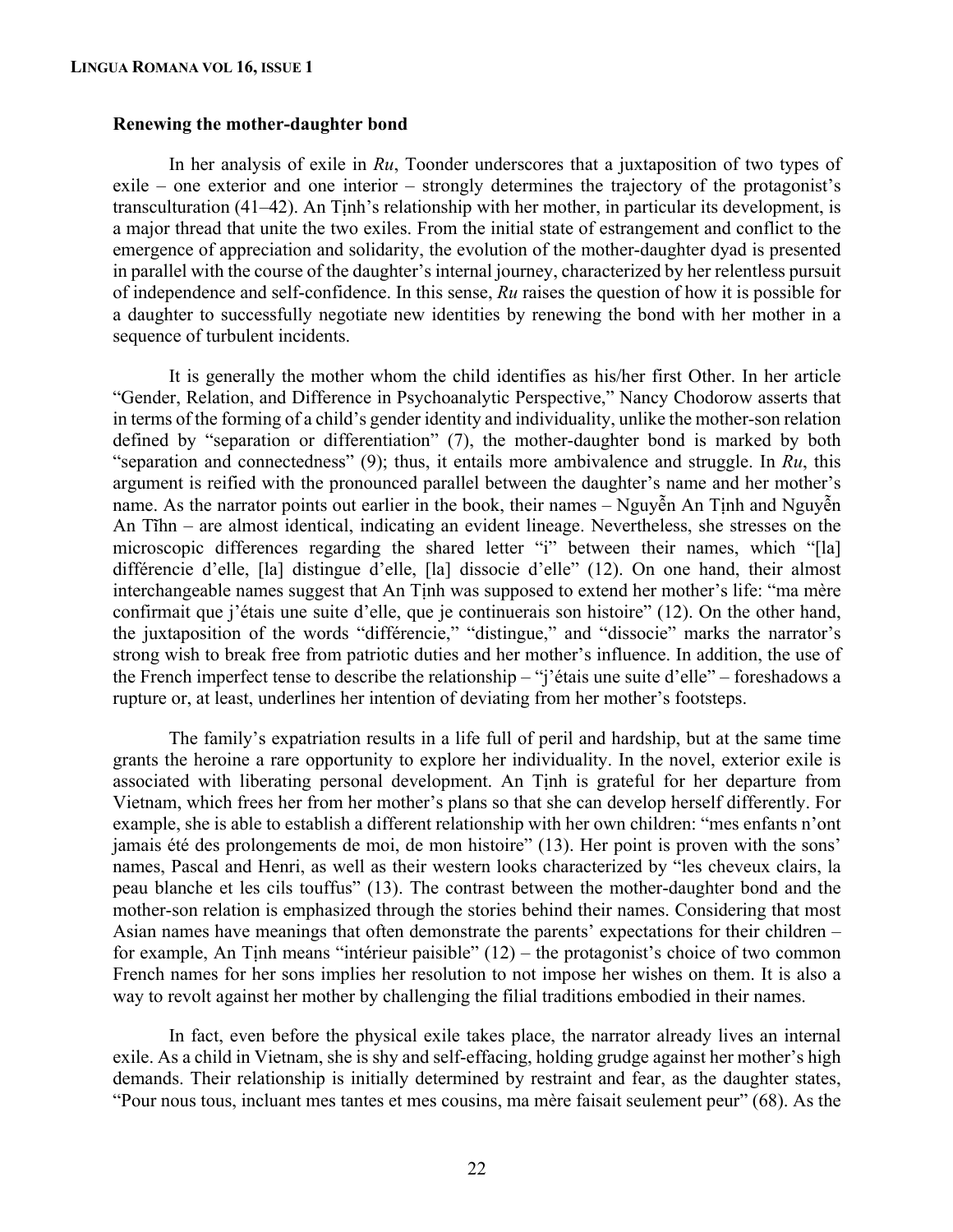eldest daughter in her family, the narrator's mother is in charge of domestic affairs and represents "la figure d'autorité de la plus haute instance" (68). She is extremely strict with her daughter and forces her to step out of her comfort zone, for example when she sends her to a military garrison to learn English. The experience of abrupt uprooting aggravates An Tịnh's self-effacement. After her arrival in Canada, for a long time, she is unable to adjust herself to the new society: "Je n'avais plus de points de repère, plus d'outils pour pouvoir rêver" (18). Nonetheless, her mother still pushes her to transcend her limits, for instance, by ordering her to get sugar alone at a convenience store in Granby even though she barely spoke French at that time.

Moreover, the tension in the mother-daughter relation is accentuated in comparison to the narrator's relationship with her mother's elder brother Uncle Two, whose good sense of humor, chic manners, and extravagant lifestyle fascinate the young girl. The narrator admits that "pendant toute [s]on enfance, [elle a] souhaité secrètement d'être la fille d'oncle Deux" (55). She is particularly envious of the way her uncle treats his children: raising them like royalty. Uncle Two's daughter, Sao Mai, is depicted as a "prima donna" who "possède une force intérieure" (55) as a result of her father's attention and encouragement. It is worth noting that the protagonist's interior exile manifests itself via the imbalanced relationship between her and Sao Mai when they are young. Compared to her cousin who is "du côté clair," An Tịnh considers herself to be Sao Mai's shadow, existing "du côté de l'obscur, de l'ombre, du silence" (56). She believes it is the disparate familial cultures created and perpetuated by her mother and her Uncle Two that has caused the differences between her and her cousin. Her mother manages the household in an orderly manner: "les repas étaient toujours prêts, les bonnes présentes, les devoirs surveillés" (57); whereas in her uncle's home, there is neither rule nor order to prevent the family from enjoying the moment.

The geographical displacement serves as a turning point in the mother-daughter relationship as it not only offers the daughter an opportunity to choose her own path, but also compels the mother to reinvent herself. The novel indicates that restoring a mother-daughter relation requires collaborative efforts from both sides. Chodorow points out that the daughter's achievement of a "fully developed subjectivity" depends not only on a separation of self from (m)other, but also her perception of the "subjectivity and selfhood" of the  $(m)$ other  $(6-7)$ . As their journey proceeds, the narrator gradually realizes the necessity of transforming her role as a daughter to focus on her mother's subjectivity as a woman, instead of just a harsh and demanding mother. In her book *I Love to You* (1990), Luce Irigaray states that one important way of renewing a broken mother-daughter bond is that both women must assert and develop their plural identities by giving "her (the mother) a new life, new life to that mother, to our mother within us and between us" (42). One of the first examples of the mother's subjectivity appears during an impromptu inspection by the communist soldiers in the family's grandiose mansion in Saigon. Returning home from a tennis game, the mother is stopped by the inspectors at the door: "Ma mère a été la première à apparaître derrière la porte vitrée en fer forgée. Elle portait sa minijupe blanche plissée et ses souliers de course" (37). The mother's athletic, bourgeois appearance suggests that she has a life outside the domestic realm, with which the daughter is not familiar.

The family's resettlement in Canada allows the narrator to witness her mother's success in rediscovering herself. While still defying her destiny of being her mother's extension, the daughter starts to reflect on her own metamorphosis in light of her mother's successful efforts to "se réinventer" (70). As an immigrant, the mother started working low-wage jobs for the first time at the age of thirty-four. As a wife, she became less hesitant to be affectionate with her husband in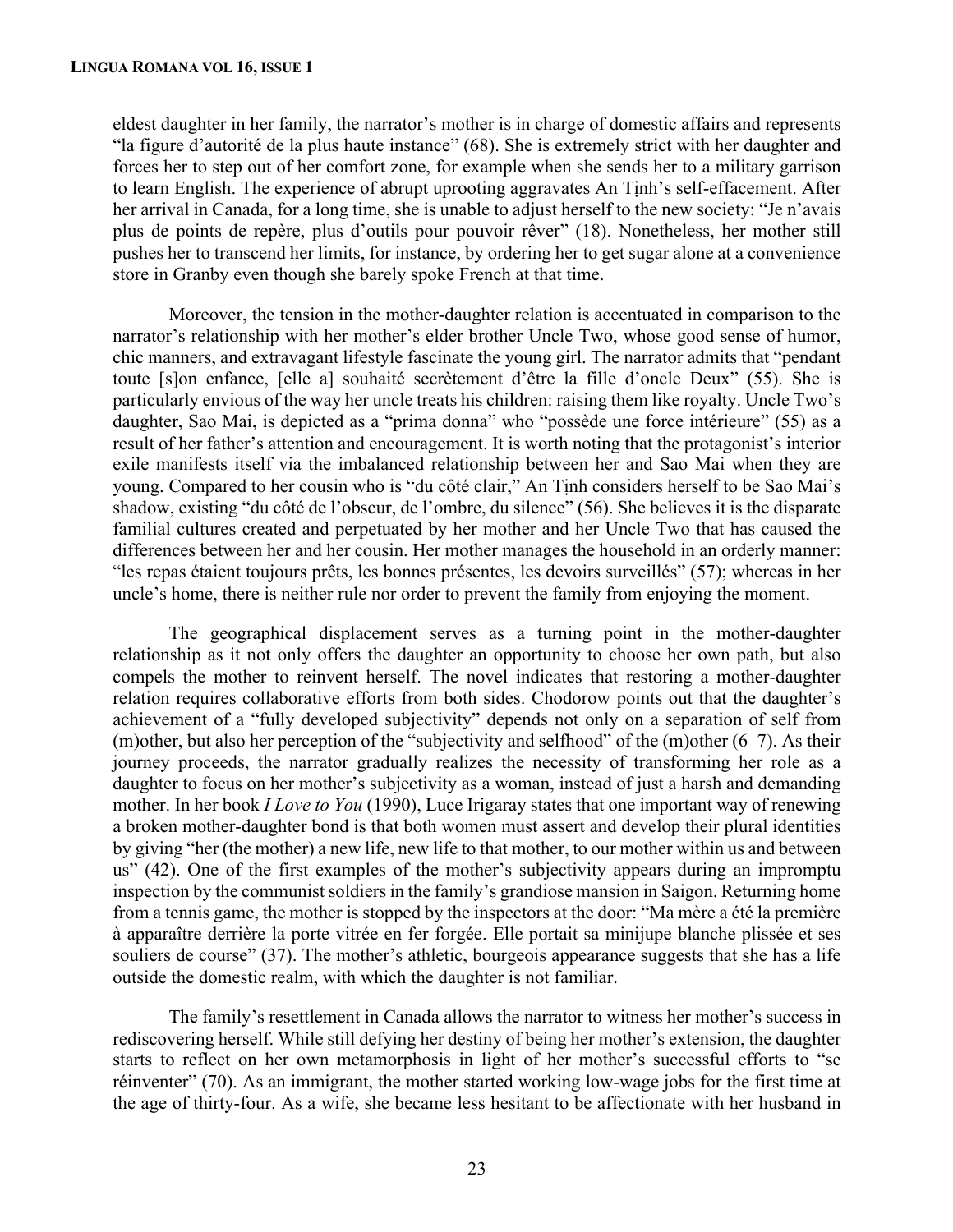public: "(E)lle cherche la main de mon père au cinéma et son baiser sur la joue devant les appareils photo" (70). Furthermore, she discovered the joys of dancing and replaced her regular exercise with lessons of tango, cha-cha-cha, and paso doble. On the one hand, even before starting life anew in Québec, the mother, raised in an upper-class southern family, had access to western culture, but her authoritarian role as the eldest daughter prevents her from exploring her interests. As the narrator notes, "au nom de la pudeur" (69), her mother lost the fun of childhood and her younger sibling's affection while she was forbidding them to dance. On the other hand, the narrator explains that her mother decided to take dancing class after being convinced by her friends that "ils [les danses occidentales] sont dénués de sensualité, de séduction, d'ivresse" (70). It is important to clarify that the mother's self-reinvention does not entail a rift with her previous values and beliefs; rather, it enables her to view herself and the world with curiosity and openness.

Lastly, An Tinh's own maternity also plays a key role in reviving the mother-daughter lineage in *Ru*. The protagonist's determination to be different from her mother is clearly expressed at the opening of the book, and over the course of their journey, she rebels constantly against her mother. However, becoming a mother herself enables An Tịnh's to rediscover their relationship by placing herself in the mother's position. When she was young, the narrator believed that her mother enjoyed putting her in situations of "honte extrême" (30), for example by sending her alone to get groceries in a language that she dreaded speaking. However, after becoming a mother of two sons, she realized that, behind the closed door, "les yeux [de sa mère] collés au judas" (30) were watching over her. She finally understood her mother's insistence that she equip herself with survival tools, such as mastering French, to put down roots in order to "recommencer à [s']enraciner, à rêver" (30) in the adoptive country.

What is particularly significant regarding the renewed bond is that the narrator voluntarily passes on the values taught by her mother to her own children. The protagonist's mother considers sharing as an indispensable lesson for her children's education. To avoid sharing foods, the daughter would rather eat dry rice at her cousin's home. However, she understood the importance of such a practice while raising two sons, including one that is autistic:

J'ai voulu devenir très différente de ma mère, jusqu'au jour où j'ai décidé de faire partager la même chambre à mes deux fils, même s'il y avait deux autres pièces vides dans la maison. Je voulais qu'ils apprennent à se soutenir l'un l'autre comme mes frères et moi l'avions fait. Quelqu'un m'a dit que les liens se tissent avec les rires, mais encore plus avec le partage, les frustrations du partage. (58)

Drawing on her own experience with her brothers, An Tịnh's primary goal is to reinforce the bonds between her sons "encore avec le partage." The narrator further explains, in a following passage, that sharing the same room allows her autistic son to finally become aware of the presence of his big brother, and thus step out of isolation. The act of maintaining a familial tradition indicates that the daughter has become aware of her responsibility for preserving the Vietnamese cultural legacy within her own family. Therefore, through the mother-daughter lineage, the protagonist has gained new insight into herself as she, to borrow Anne Caumartin's remarks, begins to "orienter son rôle d'agent au sein de sa filiation" (176). In *Ru*, the protagonist's identity-construction is delineated through a thorough examination of two leitmotifs: the search for subjectivity and the acceptance of responsibility. The mother-daughter dyad serves as an integral string in the mapping of the two tasks.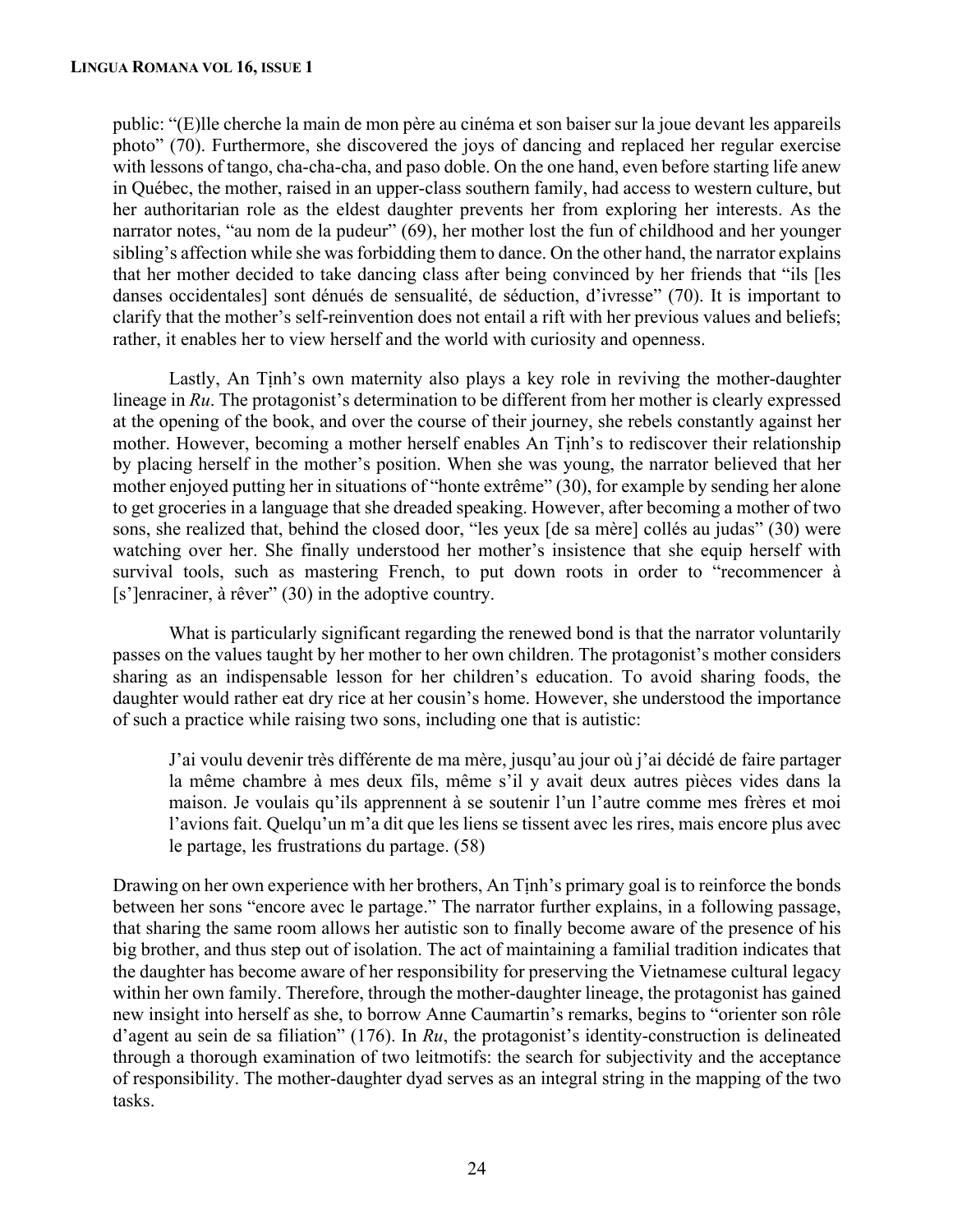### **Maternal legacy and transcultural becoming**

In his reflections on the issues of identity and transculturality in *Vice Versa*, the first transcultural magazine in Québec published between 1983 and 1996, Alessandra Renzi identifies two essential concepts around which the process of transculturation revolves. The first one requires acknowledging the Other as both a "fundamental reality" and an existence "as part of the self." The second concept refers to the idea of "continuous transformation" (111). In *Ru*, the heroine, situated in the confluence of different cultural influences, goes through a series of transformations as she interacts with her family, communities, and strangers that she encounters at different stages of her journey. To embrace her transcultural becoming, the protagonist must be capable of representing other cultures within her own and her own within others, without facing the "deux solitudes" (85) that Vietnam and Canada have to cope with.<sup>2</sup> Apart from her family and the anonymous Vietnamese women from her past, the hospitable locals in Canada have also enriched An Tịnh's understanding of the self-other dynamic. Among them, she is particularly grateful for Marie France, her first French teacher in Canada, who made a major impact on her self-reinvention by inspiring her to embrace her own otherness.

A vignette dedicated to Marie France appears early in the book, following the passage describing her arrival as a refugee in a "white void" represented by the endless snow at the Mirabel airport. The narrator emphasizes that it was Marie France who guided her to "traverser le pont qui [l']emmenait vers [son] present" (19) from a past destitute of security and stability. To young An Tịnh, she represents a motherly other. Maternal metaphors and images permeate the descriptions of Marie France and Granby, which is the protagonist's first destination in Canada, a small town like "[un] ventre chaud qui les a couvés durant [leur] première année au Canada" (31). The parallel between the words "ventre chaud" and "couver" conjures the French expression "veiller sur sa couvée," which is usually used to depict maternal care and protection. It is in such a homely environment that young An Tịnh crosses paths with Marie France, in whom the girl recognizes her own otherness for the first time. Above all else, it is Marie France's looks that impress the narrator:

Elle veillait sur notre transplantation avec la délicatesse d'une mère envers son nouveauné prématuré. Nous étions hypnotisés par le balancement lent et rassurant de ces hanches rondes et de ses fesses bombées, pleines. Telle une maman cane… Aucun Vietnamien de notre groupe ne possédait cette opulence, cette générosité, cette nonchalance dans ces courbes. Nous étions tous angulaires, osseux, durs. (19)

In this passage, the word "transplantation" evokes the context of exile and immigration. Further, the term "né prématuré" underscores the fragility of the Vietnamese immigrants, which stimulates even stronger affection in their motherly teacher. By means of lyrical depictions of her teacher, such as her graceful image as "une maman cane," the narrator shifts the focus of her experience from the traumatic reality of uprooting onto an exciting opportunity for self-rediscovery. An Tịnh's admiration for Marie France epitomizes a two-folded quest for identity: as a young girl, she is fascinated by the feminine features of a mature woman's body; additionally, as an immigrant from Vietnam, she wishes to approach and even to "become" the Canadian Other. At this stage, the protagonist is struck by the contrast between the Self, represented by a group of "angulaire, osseux, durs" Vietnamese, and the Other, embodied by Marie France's plump and curvy figure. In retrospect, the narrator admits that she will always be grateful for her French teacher for instilling in her "[son] premier désir d'immigrante, celui de pouvoir faire bouger le gras des fesses, comme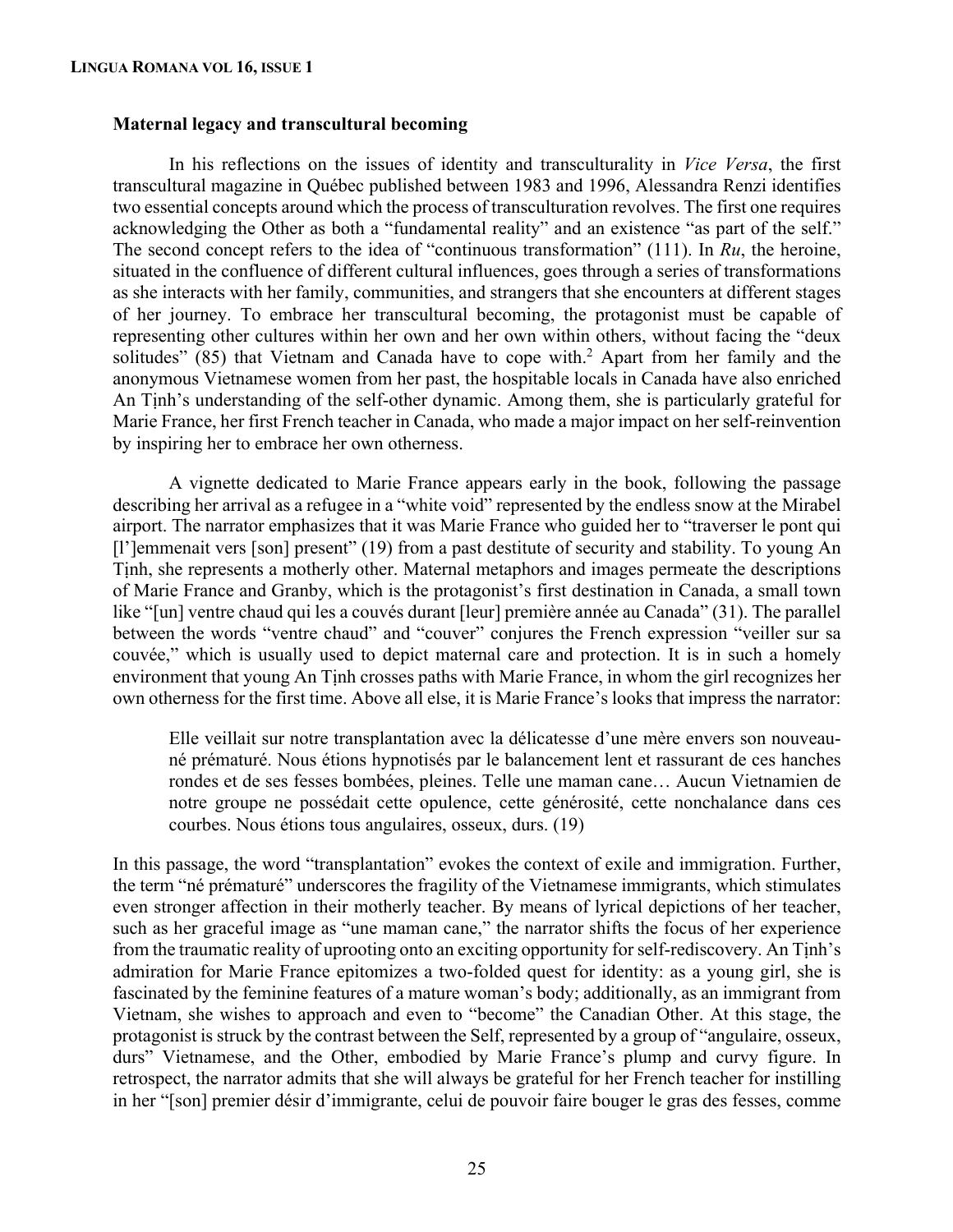elle" (19). Her gratitude is premised on the awareness of the differences between Marie France and herself. Adopting an open attitude towards the otherness in herself enables her to take a further step in in her transculturation.

It is noteworthy that Marie France also frees the heroine from her interior exile – the state of self-effacement discussed in the previous section – by introducing her to the beauty of French, a language that caused her distress in the early phase of her immigration. An Tịnh is mesmerized by the way her teacher speaks French, which makes her feel "bercée par un nuage de fraîcheur, de légèreté, de doux parfum" (19). The soothing characteristics of the language resonates with the Vietnamese meaning of *Ru*: "berceuse." In line with the teacher's protective and loving image, the depiction of her language accentuates a maternal impact on An Tịnh's adaptation to her new identity. While her mother tongue Vietnamese has become "non pas dérisoire, mais inutile" (29), there is a pressing need for the narrator to learn French. Yet, French means more than a skill for survival to An Tịnh. Her acquisition of the language is a voluntary act, on the one hand, propelled by her love and gratitude for "les rencontres, les amis, les autres" (80) like Marie France who guided her family to rebuild their life in the adoptive country. On the other hand, learning French is a way to battle against her condition of "deafness" and "muteness," which prevents her from "regarder loin, loin devant" (20).

In the narrative, the protagonist's otherness is explored from both the immigrant and the emigrant perspective. Culture shock is experienced not only in the adoptive country, but also in the country of origin as it becomes more and more "foreign" with An Tịnh's return as a grown woman. After years of living abroad, she is no longer regarded as a native in Vietnam. At a local restaurant in Hanoi, a waiter is astonished that despite her "foreign" looks, she can speak Vietnamese: "Il [le serveur] m'a dit candidement que j'étais trop grosse pour être une Vietnamienne" (84). His humorous remark forces An Tịnh to confront her state of otherness in a place that she used to call home. She later realizes that what makes her too "grosse" to look Vietnamese is the weight of her American dream that grew on her "comme une greffe, ou une excrescence" (77). It made her believe that she could "tout avoir" until the waiter's accidental remark unveils the truth that in the pursuit of this dream, she no longer has the "right" of being Vietnamese because she has lost "leur fragilité, leur incertitude, leurs peurs" (84). With the expression "n'avais plus le droit," the narrator conveys a tinge of regret. Back in Québec, An Tịnh's employer shares with her an article from a Montreal newspaper proclaiming that her slanted eyes exclude her from "la nation québécoise [qui] était caucasienne" (85). These incidents attest to the duality of otherness that the protagonist faces as a migrant person, simultaneously detached from her cultural roots and rejected by the society where she currently lives.

In telling her protagonist's story, the author addresses the condition of "in-betweenness" that individuals like An Tịnh cannot avoid. Nevertheless, the focus of her writing is on the possibility of liberating oneself from such a dilemma with a, as Dupuis posits, "continuous reassessment of identity" (500). In that sense, each occurrence that reminds the narrator of her otherness also offers her an opportunity to (re-)examine her current self and thus, progress in the becoming of a transcultural person. Her return to Vietnam makes her see the necessity of reuniting with her cultural roots, for example, by motivating her to make more of an effort to master Vietnamese, the native language that "[elle] avai[t] abandonée trop tôt" (85). The improved relationship with her mother has convinced her that it is possible to remain independent while taking on familiar responsibilities and preserving the cultural legacy created by the women inside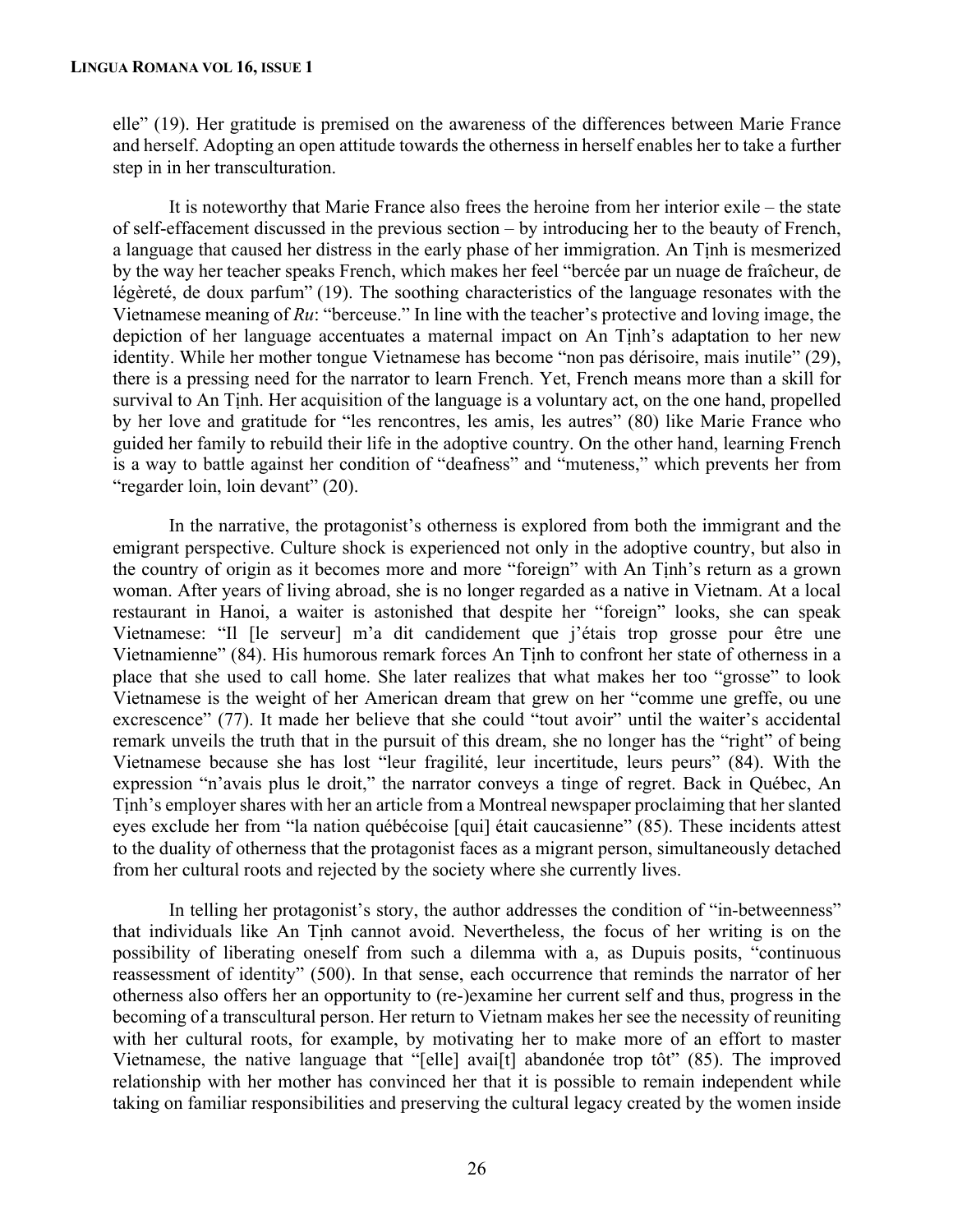and outside her family. To build such a maternal cultural legacy, in Irigaray's opinion, women need "words, images, symbols which represent the significant events in their life, and which allow to build them in the feminine" (*Why Different* 32). Several objects in the book, such as a pink acrylic bracelet, a blue-and-white porcelain bowl, and a stack of Vietnamese recipes, embody what Irigaray describes as a "culture féminine" and a "histoire féminine" (*I Love* 44). The ways An Tịnh interacts with these objects demonstrate her participation in the maintenance of the maternal cultural legacy within the community.

The night before their boat journey, An Tịnh's mother made her a pink acrylic bracelet out of the gums of a dental plate. She hid the family's last riches, some diamonds, in the bracelet and made the daughter wear it on their way to the refugee camp. Unlike most refugees, An Tinh and her brothers did not have gold in their teeth because their mother insisted that "les dents et les cheveux sont les racines, ou peut-être la source originelle, d'une personne" (72). By equating "teeth" and "hair" with "roots," the narrator highlights her mother's commitment to preserving their cultural origin. Trapped between a perilous present and an unpredictable future, her mother knows that her children will only be fulfilled in a foreign land if they retain their cultural roots. After their arrival in Québec, the acrylic bracelet plays a special role in reconnecting An Tịnh with her past, which periodically escapes her remembrance. While enjoying her better-off life as a successful immigrant, she suddenly thinks of the bracelet that was stolen by a burglar many years earlier:

Quand nous réussissons à flotter en l'air, à nous extirper de nos racines - non seulement en traversant un océan et deux continents, mais en nous éloignant de notre état de réfugiés apatride, de ce vide identitaire, nous pouvons aussi nous moquer du sort improbable de mon bracelet en acrylique de prothèse dentaire dans lequel mes parents avaient caché tous leurs diamants en guise de trousse de survie. (136)

The dual function of the acrylic bracelet: a carrier of wealth and eternity, and a symbol of roots, illustrates the mother's conviction that preserving one's cultural legacy is as imperative as survival. The jewels' eternal essence also manifests her faith in protecting her children's Vietnamese heritage from perishing in the ebb and flow of life. Although the family eventually loses the bracelet, An Tịnh is confident that the diamonds inside will be unearthed one day just like the stories of her family and of the boat people.

An Tịnh takes a further step as she decides to take part in the revival of the Vietnamese cultural heritage within her family. Passing on the culinary traditions is a powerful vehicle in the book for reestablishing important familial values. She becomes another knot on the cultural braid, handed down on the female side, when she tells her sons the story of the blue and white porcelain bowl that her aunt would use to serve food to her grandfather. By using the same bowl at their dinner table, she pays tribute to her aunt's filial piety. An Tịnh also expresses her respect and gratitude for the anonymous wartime women by repeating their recipe of "viande rissolée (thit chà bông)" (43). In order to "préserver, de répéter, ces gestes d'amour" (43), she often serves the dish to her sons. In memory of the female street venders who crisscross the alleys in Hanoi selling traditional soups at dawn, she insists on serving vermicelli soup at breakfast to her family after their resettlement in Canada. Through the act of preserving ordinary Vietnamese culinary customs, the heroine not only communicates her nostalgia for her long-lost childhood in Vietnam, but also bridges the gap between her children and their cultural roots. To sate the identity void that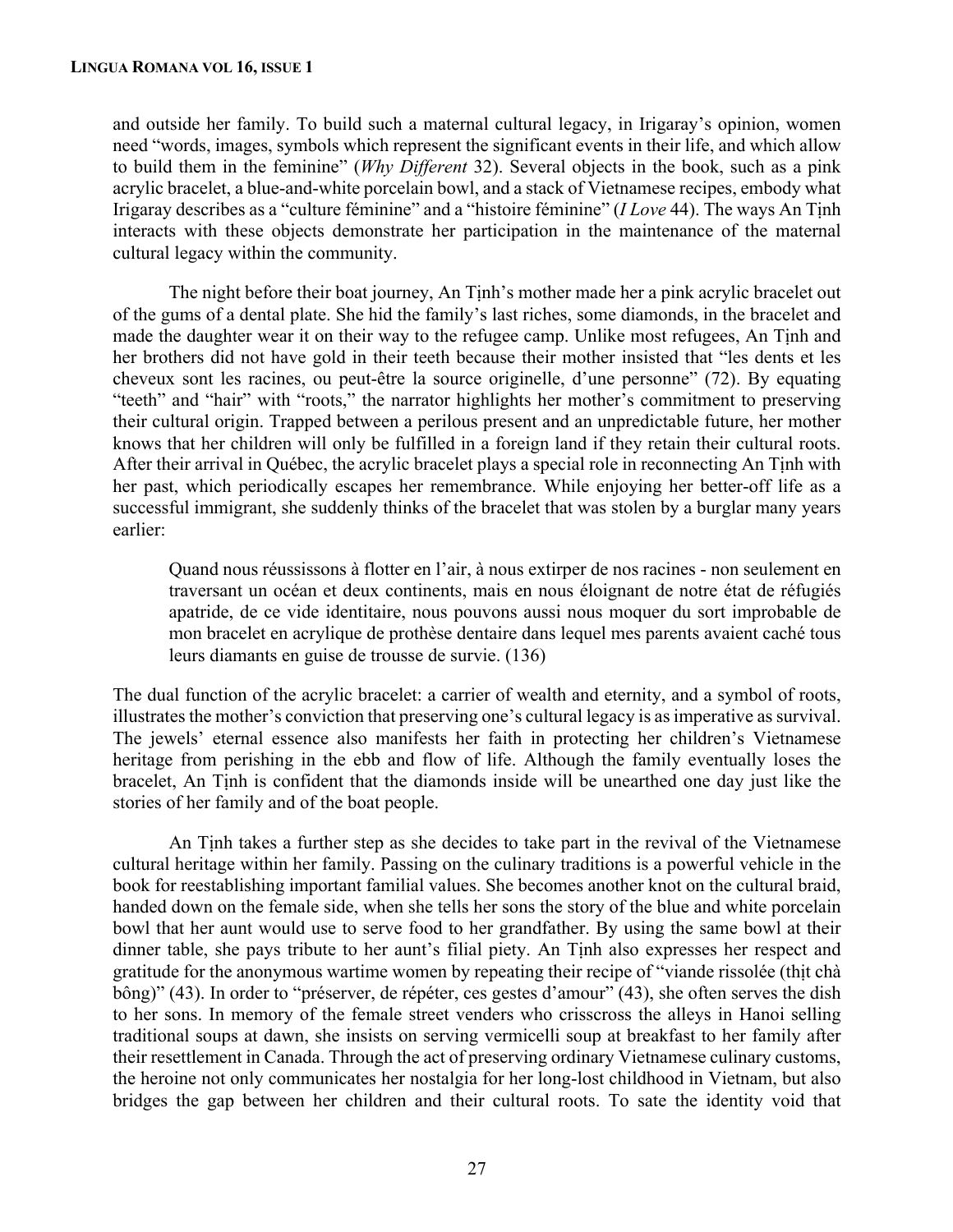transcultural individuals often experience, An Tinh is aware of the significance of retaining her cultural legacy. Her mother, along with many other female characters in the book, constructs a solid anchorage for her to grasp by passing on their cultural heritage through the female lineage.

## **Conclusion**

The encounter between past and present, between here and there, often results in  $-$  as in the case of An Tinh – a renewed identity transcending geographical, national, and cultural boundaries. The narrator's experience shows that her becoming a transcultural individual is driven by her affiliations with many inspirational women that she encountered over the course of her migratory journey from Vietnam to Canada. According to Lucie Lequin, one's ability to reinvent a personal identity, either by internalizing various cultures or by legitimizing different values, is a collective skill instead of a solitary one (215). An Tịnh follows the footsteps of many ordinary women from her distant motherland as she moves forward to reconcile her old self with her new identity: a dynamic that eventually becomes transcultural. Her transcultural identity keeps her from settling down on a fixed or reducible cultural identity. Instead of feeling upset at the labels people put on her, she decides to "les aimer tous, sans appartenir à aucun" (88).

In Thúy's literary universe, although the misery of exile is discussed with profundity, the story teems with hope, optimism, and recompensed efforts. The author's therapeutic and poetic writing proposes a place of attachment against diaspora, a search for hope amidst tribulations, and a call for identity-(trans)formation in cultural collisions. While the narrator is mindful of the dark moments integral to war and exilic experiences, she aims chiefly to build bridges between now and then, her native and new homelands. She lends voice to the women who have for a long time been absent from the official reports of Vietnamese history. Recognizing their roles as bearers of history and preservers of culture, An Tinh strives to pass on their legacy by spreading their stories. Furthermore, the narrator's renewed bond with her mother plays a decisive role in her transculturation. The family's abrupt departure from Vietnam enables the daughter to recognize and appreciate her mother's resilience to hardship and openness for self-reinvention. Even though An Tinh will never be an extension of her mother, she gladly assumes the responsibility of preserving a lineage of cultural and familial values. The heroine's heartwarming story shows that, regardless of the restrictions and stereotypes traditionally imposed on women by a patriarchal history, the mother-daughter dyad is capable of creating a narrative of its own, a story that incorporates the idea of a positive Other in the circumstances of war and displacement.

The book ends with the narrator reflexively drawing attention to the power of storytelling: "Quant à moi, il en est ainsi jusqu'à la possibilité de ce livre" (138). Documenting stories is a strategic way for An Tịnh to trace and to follow "le sillage de ceux qui ont marché devant [elle], pour [elle]" (138). The act of writing enables her to preserve the link between those living in the old and new countries and to gather moments of self-emergence and self-(re)invention. In other words, in *Ru*, the mise-en-abyme of writing reflects the narrator's method of self-construction through the citation of others' stories. Taken together, these stories chart the trajectory of a transcultural individual whose boundaries are fluid and whose identity is built upon profound love and gratitude for others.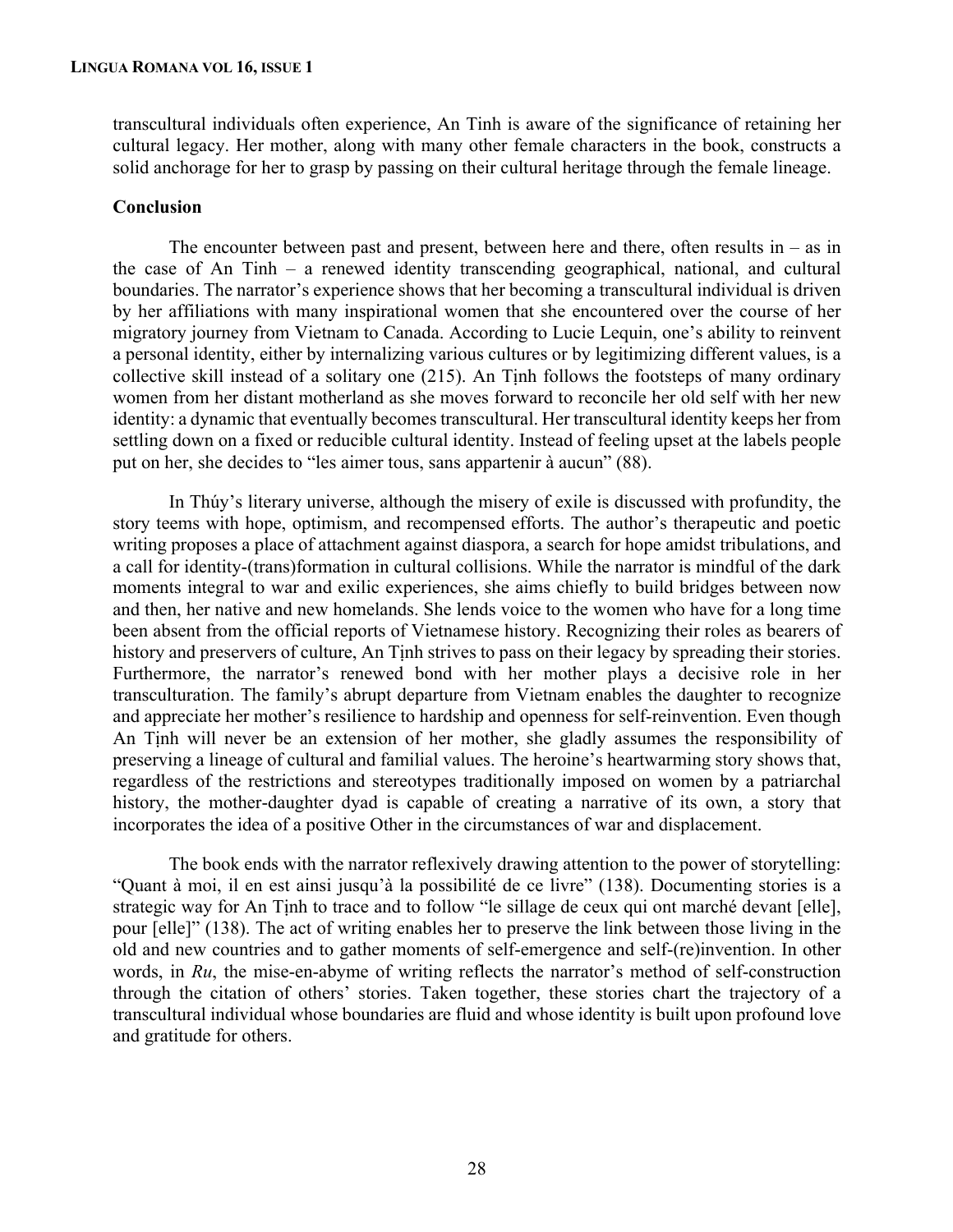#### Works Cited

Bartley, Jim. "From riches to rags to riches." *Globe and Mail*, 10 Feb. 2012. Web. 11 June 2020.

- Chodorow, Nancy. "Gender, Relation, and Difference in Psychoanalytic Perspective." *The Future of Difference*. Ed. Hester Eisenstein and Alice Jardine, 3–19. G. K. Hall, 1980.
- Caumartin, Anne. "Entre raison intime et raison politique: Le cas de *Ru* de Kim Thúy." *Cartographie du roman québécois contemporain*, Philosophicae Universitatis Prešoviensis (Acta Facultatis), Prešov (Slovaquie), 2010, pp. 173–82.
- Dupuis, Gilles. "Transculturalism and Écritures Migrantes." *History of Literature in Canada: English-Canadian and French-Canadian*. Ed. Reingard M. Nischik. Boydell & Brewer, 2008, pp. 497–508.
- Irigaray, Luce. *I Love to You: Sketch for a Felicity Within History.* Trans. Alison Martin. Routledge, 1996.
- ¾¾¾, and Sylvère Lotringer. *Why Different: A Culture of Two Subjects. Interviews with Luce Irigaray*, trans. Camille Collins. Semiotext(e), 2000.
- Kyouraku, Mahoko. "Gender in War: The Case of the Vietnam War and 'Vietnamese Heroic Mother.'" *Social Alternatives* vol. 29, n. 1, 2010, pp. 11–14.
- Lequin, Lucie. "The Legacy of Words: Mothers as Agents of Cultural Subterfuge and Subversion." *Doing Gender: Franco-Canadian Women Writers of the 1990s.* Ed. Paula Ruth Gilbert and Roseanna L. Dufault. Fairleigh Dickinson UP, 2001, pp. 203–16.
- Nguyen, Vinh. "Refugee Gratitude: Narrating Success and Intersubjectivity in Kim Thúy's *Ru*." *Canadian Literature* vol. 219, 2013, pp. 17–36.
- Premat, Christophe and Sule, Françoise. "Remembering the Migrant Identity: A Comparative Study of *Les Pieds Sales*, by Edem Awumey, and *Ru*, by Kim Thúy." *Transcultural Identity, Constructions in A Changing World*. Ed. Nordin Irene et al. Peter Lang, 2016, pp. 137–49.
- Rydström, Helle. "Gendered Corporeality and Bare Lives: Local Sacrifices and Sufferings during the Vietnam War." *Signs* vol. 27, n. 2, 2012, pp. 275–99.
- Soron, Anthony. "*Ru* de Kim Thúy ou l'alchimie de l'épreuve." *Maison des Sciences de l'Homme d'Aquitaine*, s.d., http://www.msha.fr/msha/recherche2011-2015/transformation/antony\_ soron/alchimie\_epreuve.pdf.

Thúy, Kim. *Ru.* Libre Expression, 2009.

¾¾¾. "De rescapée apatride à écrivaine Québécoise: entretien avec Kim Thúy." Interview by Xinyi Tan. *The French Review* vol. 92, n. 2, 2018, pp. 174–84.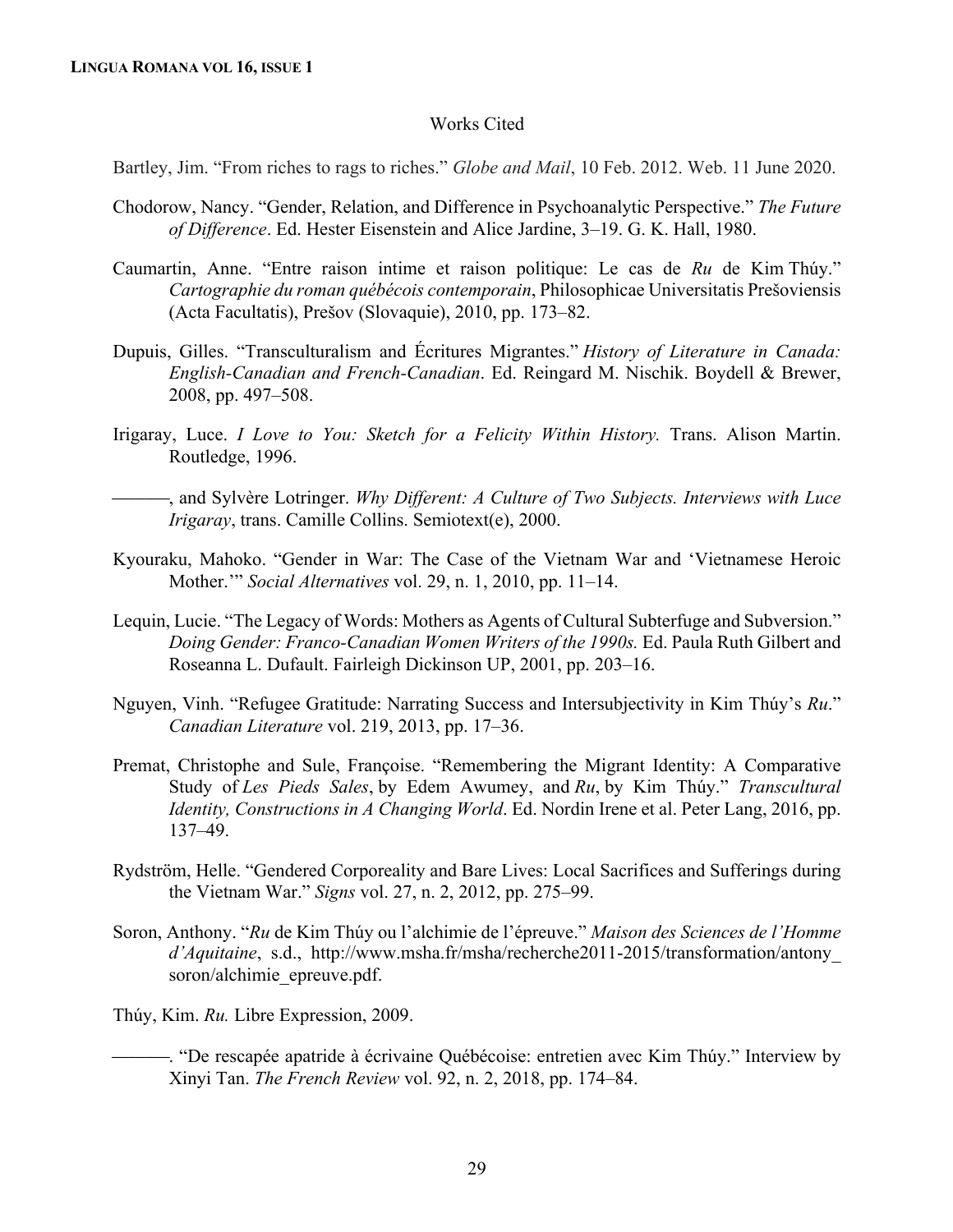- <sup>4</sup>. "Habiller le vécu de mots et d'images: le projet de Kim Thúy." Interview by Valérie Dusaillant-Fernandes. *Voix plurielles* vol. 9, n. 2, 2012, pp. 164–77.
- Tai, Hue-Tam Ho. *The Country of Memory: Remaking in Past in Late Socialist Vietnam.* U of California P, 2001.
- Toonder, Jeanette den. "Migrant Writing in Quebec: Female Mobility in Kim Thúy's *Ru*". *Exiles, Travelers and Vagabonds: Rethinking Mobility in Francophone Writing.* Ed. Kate Averis and Isabel Hollis-Touré. U of Wales P, 2016, pp. 33–53.
- Urro, Marie-Hélène. *Kim Thúy: de l'écriture migrante à l'écriture transculturelle.* 2014. Diss. U of Ottawa, PhD dissertation.
- Um, Khatharya. "Exiled Memory: History, Identity, and Remembering in Southeast Asia and Southeast Asian Diaspora." *Positions: East Asia Cultures Critique* vol. 20, n. 3, 2012, pp. 831–50.